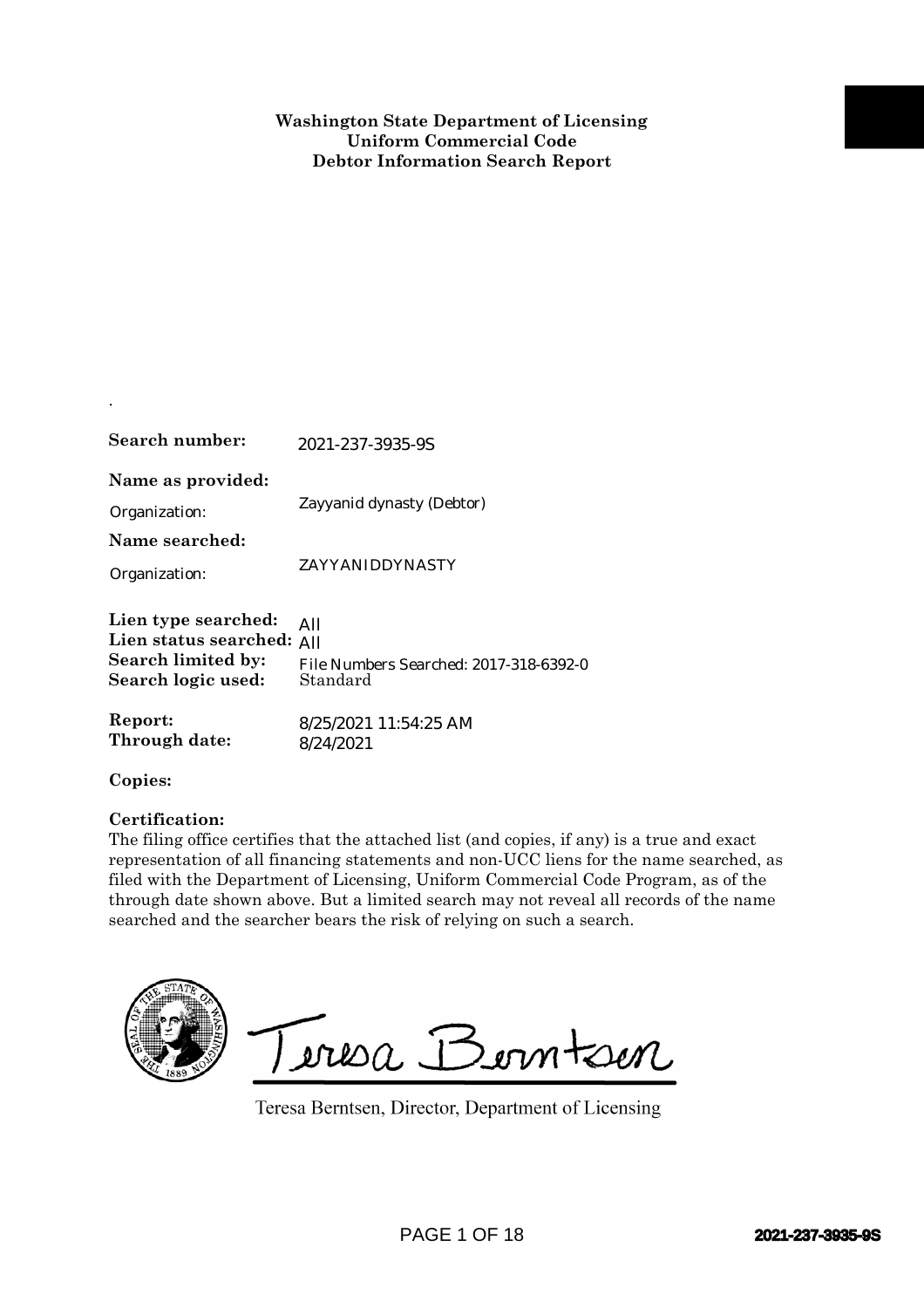| $1$ of $1$ | Lapse date: NONE          | Initial Financing Statement File Number: 2017-318-6392-0<br>Date and time filed: 11/14/2017 2:37:00 AM |
|------------|---------------------------|--------------------------------------------------------------------------------------------------------|
| (D)        | Zayyanid dynasty          |                                                                                                        |
|            | Al geri a,                | DZ                                                                                                     |
| (D)        | King of Dahomey           |                                                                                                        |
|            | Benin,                    | ВJ                                                                                                     |
| (D)        | Kanem Empire              |                                                                                                        |
|            | Chad,                     | TD                                                                                                     |
| (D)        | Kingdom of Baguirmi       |                                                                                                        |
|            | Chad,                     | TD                                                                                                     |
| (D)        | Ouaddai Empire            |                                                                                                        |
|            | Chad,                     | TD                                                                                                     |
| (D)        | Ayyubid dynasty           |                                                                                                        |
|            | Egypt,                    | EG                                                                                                     |
| (D)        | Farouk of Egypt           |                                                                                                        |
|            | Egypt,                    | EG                                                                                                     |
| (D)        | Fatimid Caliphate         |                                                                                                        |
|            | Egypt,                    | EG                                                                                                     |
| (D)        | Kingdom of Egypt          |                                                                                                        |
|            | Egypt,                    | EG                                                                                                     |
| (D)        | Mamluk Sultanate          |                                                                                                        |
|            | Egypt,                    | EG                                                                                                     |
| (D)        | Ptolemaic Kingdom         |                                                                                                        |
|            | Egypt,                    | EG                                                                                                     |
| (D)        | Sultanate of Egypt        |                                                                                                        |
|            | Egypt,                    | EG                                                                                                     |
| (D)        | Crown Council of Ethiopia |                                                                                                        |
|            | Ethi opi a,               | ET                                                                                                     |
| (D)        | Ethiopian Empire          |                                                                                                        |

\_\_\_\_\_\_\_\_\_\_\_\_\_\_\_\_\_\_\_\_\_\_\_\_\_\_\_\_\_\_\_\_\_\_\_\_\_\_\_\_\_\_\_\_\_\_\_\_\_\_\_\_\_\_\_\_\_\_\_\_\_\_\_\_\_\_\_\_\_\_\_\_\_\_\_\_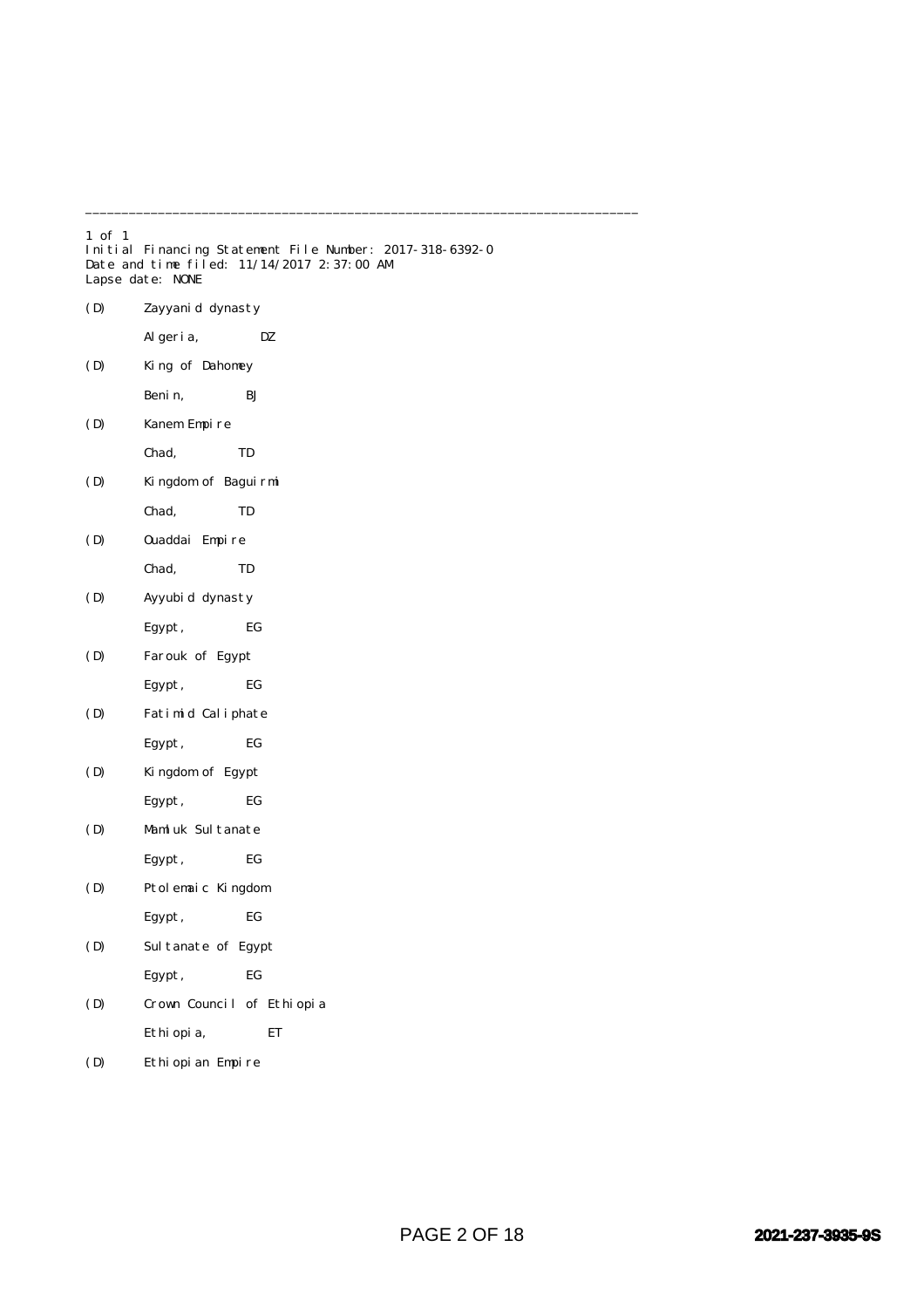| Ethi opi a, | ET                      |    |
|-------------|-------------------------|----|
| (D)         | Emperor of Ethiopia     |    |
|             | Ethi opi a,             | ET |
| (D)         | Haile Selassie I        |    |
|             | Ethi opi a,             | ЕT |
| (D)         | Kebra Nagast            |    |
|             | Ethi opi a,             | ET |
| (D)         | Kingdom of Aksum        |    |
|             | Ethi opi a,             | ET |
| (D)         | Queen of Sheba          |    |
|             | Ethi opi a,             | ET |
| (D)         | Solomonic dynasty       |    |
|             | Ethi opi a,             | ET |
| (D)         | Ashanti Empire          |    |
|             | GH<br>Ghana,            |    |
| (D)         | Merina Kingdom          |    |
|             | Madagascar,             | МG |
| (D)         | Ranaval ona I           |    |
|             | Madagascar,             | МG |
| (D)         | Radama I                |    |
|             | Madagascar,             | МG |
| (D)         | Mali Empire             |    |
|             | Mali,<br>ML             |    |
| (D)         | Songhai Empire          |    |
|             | Mali,<br>ML.            |    |
| (D)         | Wagadou Empire          |    |
|             | Mauritania.             | MR |
| (D)         | Royal family of Morocco |    |
|             | Morocco,                | MA |
| (D)         | Bornu Empire            |    |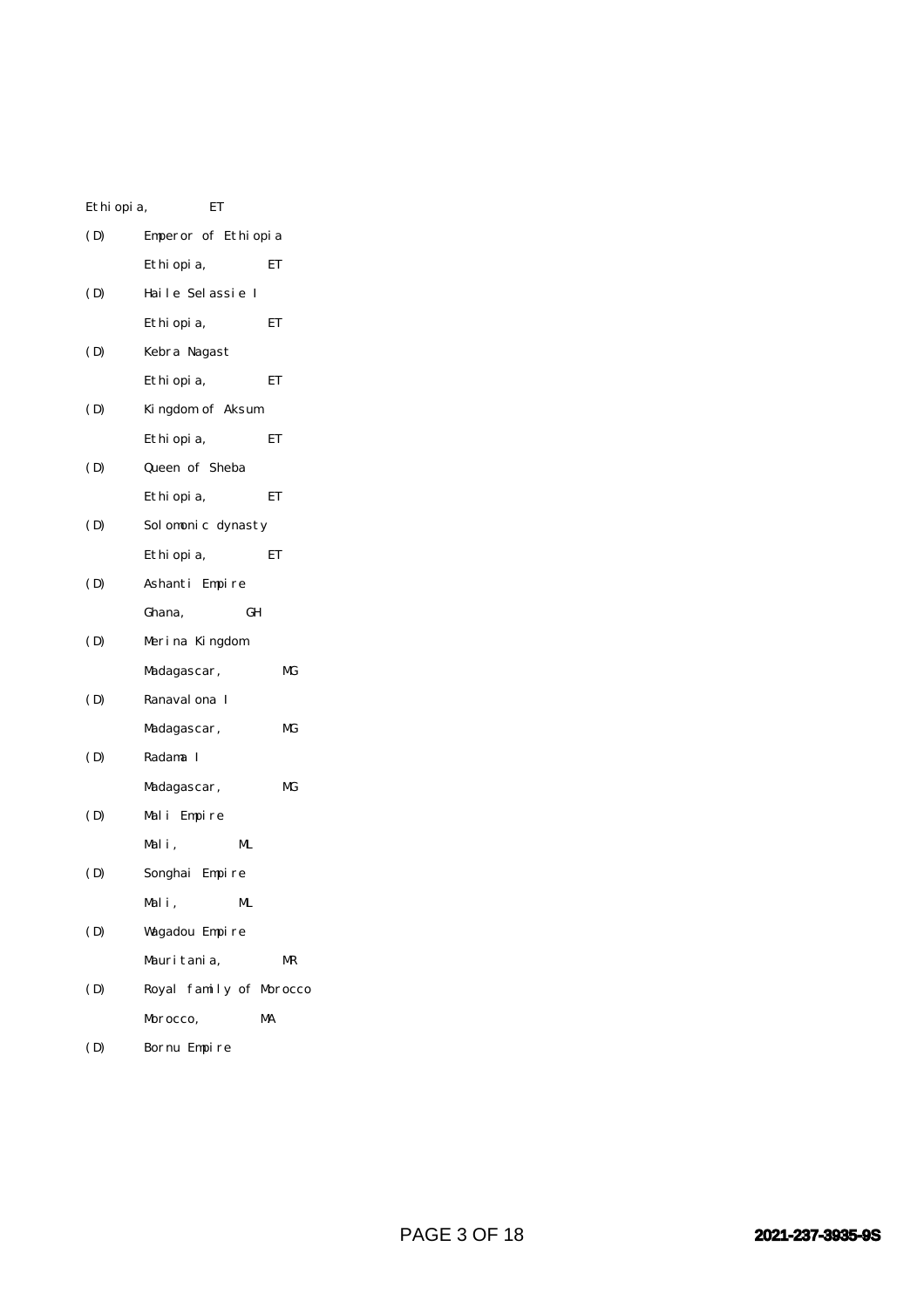| Ni geri a, | NG                                                |
|------------|---------------------------------------------------|
| (D)        | Kanem Empire                                      |
|            | Ni geri a,<br>NG                                  |
| (D)        | 0ba                                               |
|            | NG<br>Ni geri a,                                  |
| (D)        | 0bi                                               |
|            | NG<br>Ni geri a,                                  |
| (D)        | Fulani Empire                                     |
|            | NG<br>Ni geri a,                                  |
| (D)        | Ooduan dynasties of Yorubal and                   |
|            | NG<br>Ni geri a,                                  |
| (D)        | Jol of Empire                                     |
|            | Senegal,<br>SN                                    |
| (D)        | Zulu Kingdom                                      |
|            | ZA<br>South Africa,                               |
| (D)        | Hafsid dynasty                                    |
|            | TN<br>Tuni si a,                                  |
| (D)        | Kingdom of Afghanistan                            |
|            | Afghanistan,<br>AF                                |
| (D)        | Mohammed Zahir Shah, The Last King of Afghanistan |
|            | Afghanistan,<br>AF                                |
| (D)        | House of Wangchuck                                |
|            | Bhutan,<br>BТ                                     |
| (D)        | His Majesty the King of Bhutan                    |
|            | Bhut an,<br>BТ                                    |
| (D)        | Kingdom of Cambodia                               |
|            | Cambodia,<br>KH                                   |
| (D)        | Ming Dynasty                                      |
|            | Chi na,<br>CN                                     |
| (D)        | Qing Dynasty                                      |
|            | Chi na,<br>CN                                     |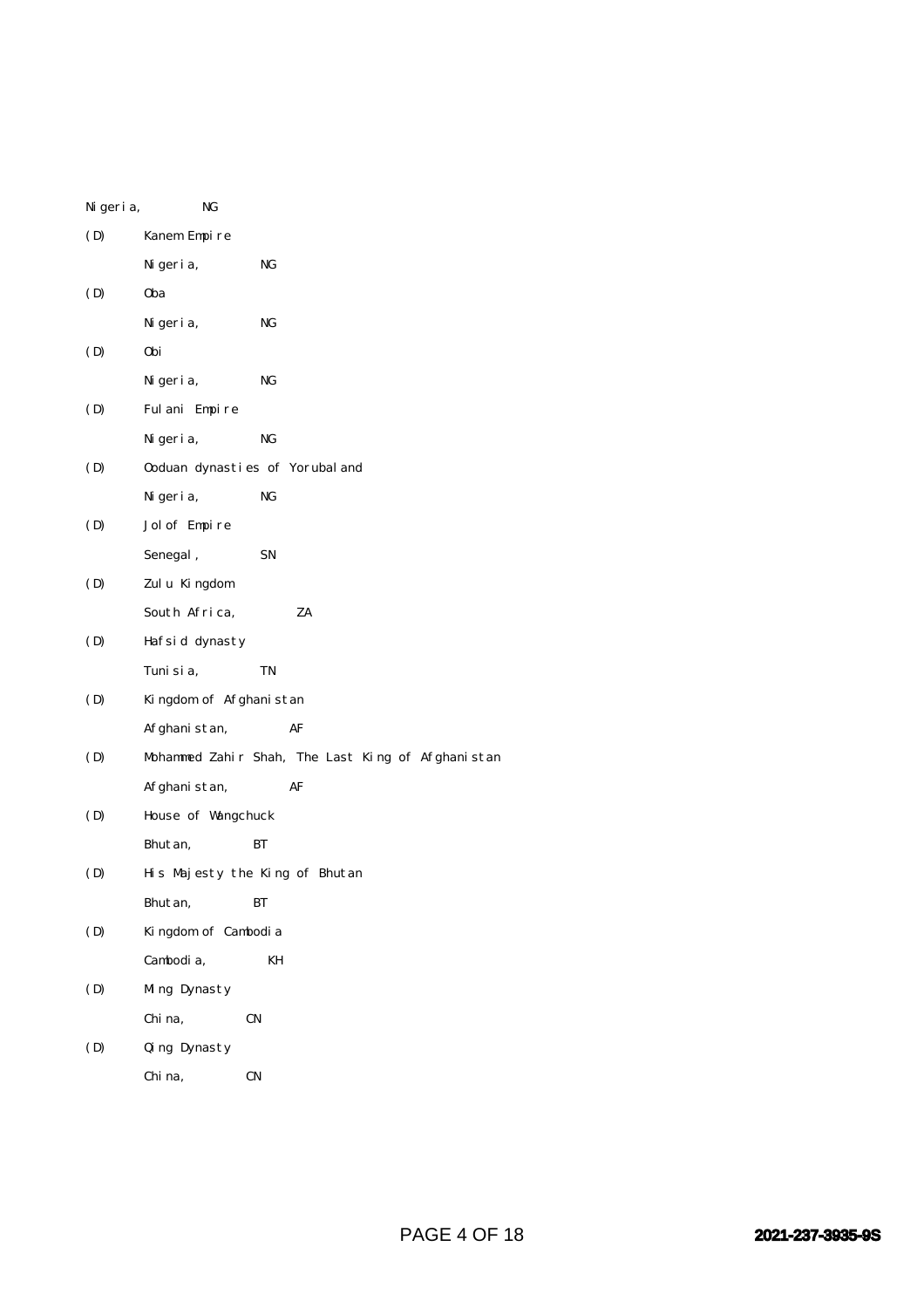| (D) | Davidic line            |           |
|-----|-------------------------|-----------|
|     | Israel,                 | IL        |
| (D) | Kingdom of Judah        |           |
|     | Israel,                 | IL        |
| (D) | King Saul               |           |
|     | Israel,                 | IL        |
| (D) | King Solomon            |           |
|     | Israel,                 | IL        |
| (D) | Tribe of Judah          |           |
|     | Israel,                 | IL        |
| (D) | Maurya empire           |           |
|     | India,                  | ΙN        |
| (D) | Mughal empire           |           |
|     | India,                  | <b>IN</b> |
| (D) | Chol a dynasty          |           |
|     | India,                  | I N       |
| (D) | Kakatiya Kamma dynasty  |           |
|     | India,                  | I N       |
| (D) | Musunuri Kamma dynasty  |           |
|     | India,                  | I N       |
| (D) | Vij aynagar Empire      |           |
|     | India,                  | I N       |
| (D) | Pemmasani Kamma dynasty |           |
|     | India,                  | ΙN        |
| (D) | House of Pahlavi        |           |
|     | Iran,                   | IR        |
| (D) | Qaj ar dynasty          |           |
|     | Iran,                   | IR        |
| (D) | Pahl avi dynasty        |           |
|     |                         |           |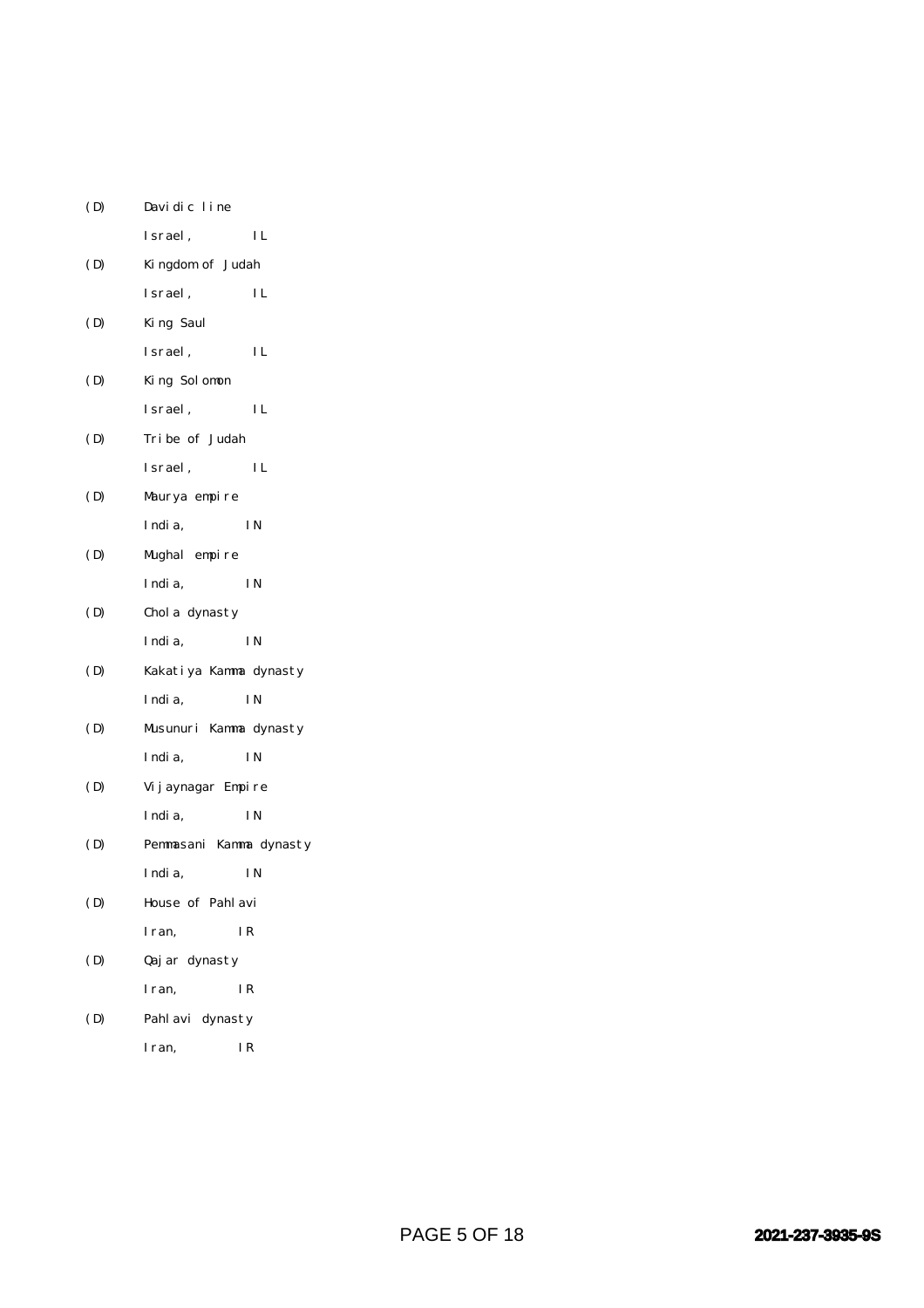(D) Safavid dynasty

Iran, IR

(D) Zand dynasty

Iran, IR

(D) Afsharid dynasty

Iran, IR

(D) Sasanid dynasty

Iran, IR

(D) Arsacid dynasty

Iran, IR

(D) Achaemenid dynasty

Iran, IR

(D) Iraqi Constitutional Monarchy

Iraq, IQ

(D) Kingdom of Iraq (1932–58)

Iraq, IQ

(D) Imperial House of Japan - Also known as the Yamato Dynasty

Japan, JP

(D) Kingdom of Iraq (1932–58)

Jordan, JO

(D) Goguryeo Kingdom

Korea, KP

(D) Baekje Kingdom

Korea, KP

(D) Silla Kingdom

Korea, KP

(D) Unified Silla Kingdom

Korea, KR

(D) Goryeo dynasty

Korea, KR

(D) Joseon dynasty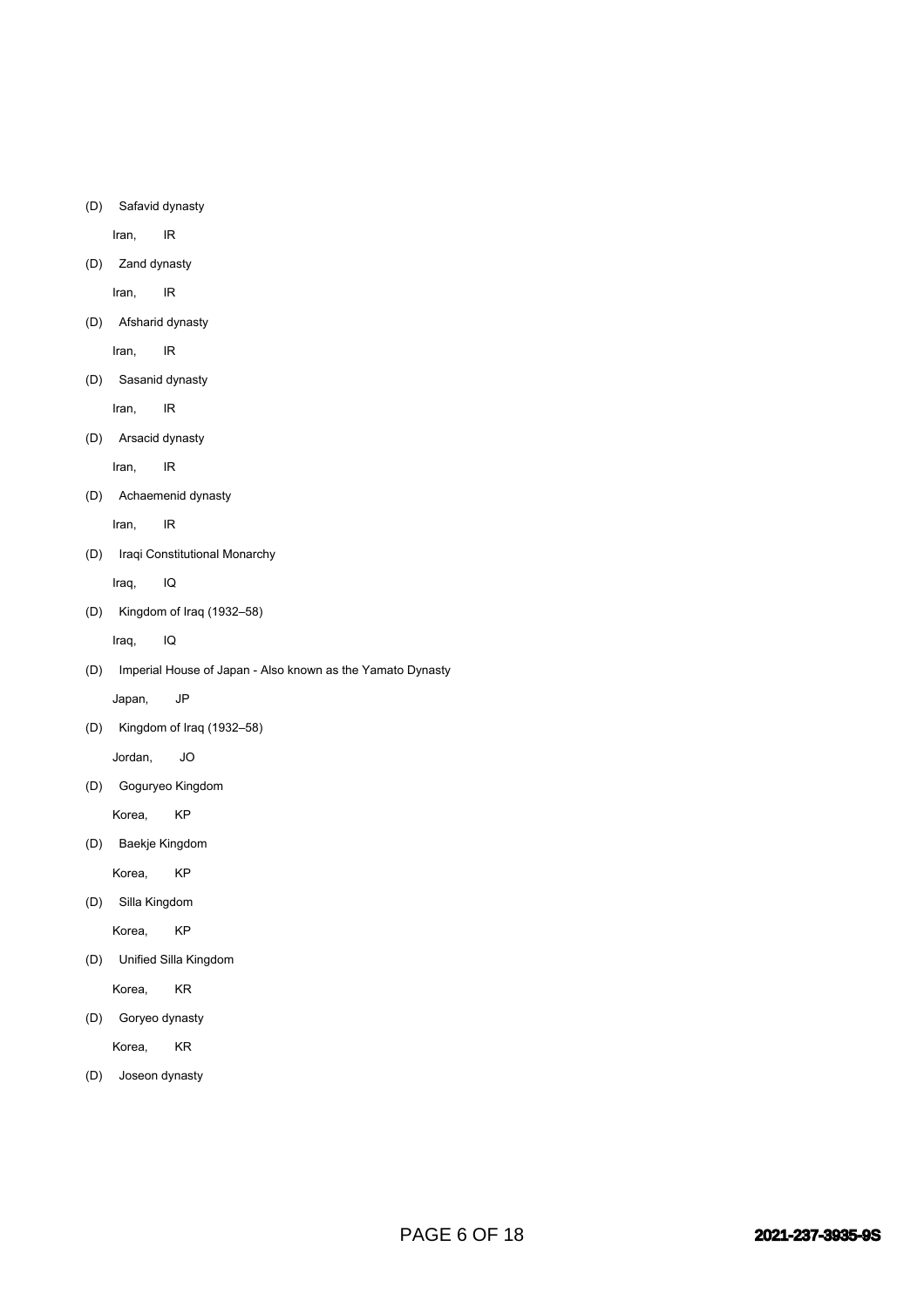| Korea, | KR                                    |  |
|--------|---------------------------------------|--|
| (D)    | Korean Empire                         |  |
|        | KR<br>Korea,                          |  |
| (D)    | Kingdom of Laos                       |  |
|        | LA<br>Laos,                           |  |
| (D)    | Sisavang Vatthana - Last king of Laos |  |
|        | LA<br>Laos,                           |  |
| (D)    | Mongol Empire                         |  |
|        | Mongol i a,<br>MN                     |  |
| (D)    | Konbaung Dynasty                      |  |
|        | Myanmar,<br>МM                        |  |
| (D)    | Thibaw Min - The last King of Burma   |  |
|        | МM<br>Myanmar,                        |  |
| (D)    | Gyanendra of Nepal - King of Nepal    |  |
|        | NP<br>Nepal,                          |  |
| (D)    | Shah dynasty                          |  |
|        | Nepal,<br>NP                          |  |
| (D)    | King of Saudi Arabia                  |  |
|        | SA<br>Saudi Arabia,                   |  |
| (D)    | House of Saud                         |  |
|        | Saudi Arabia,<br>SA                   |  |
| (D)    | Monarchy of Thailand                  |  |
|        | Thai l and,<br>TH                     |  |
| (D)    | House of Al-Falasi                    |  |
|        | United Arab Emirates,<br>AE           |  |
| (D)    | Al Nahyan family                      |  |
|        | United Arab Emirates,<br>AE           |  |
| (D)    | Al Qasimi                             |  |
|        | United Arab Emirates,<br>AE           |  |
| (D)    | Al<br>Nuaim                           |  |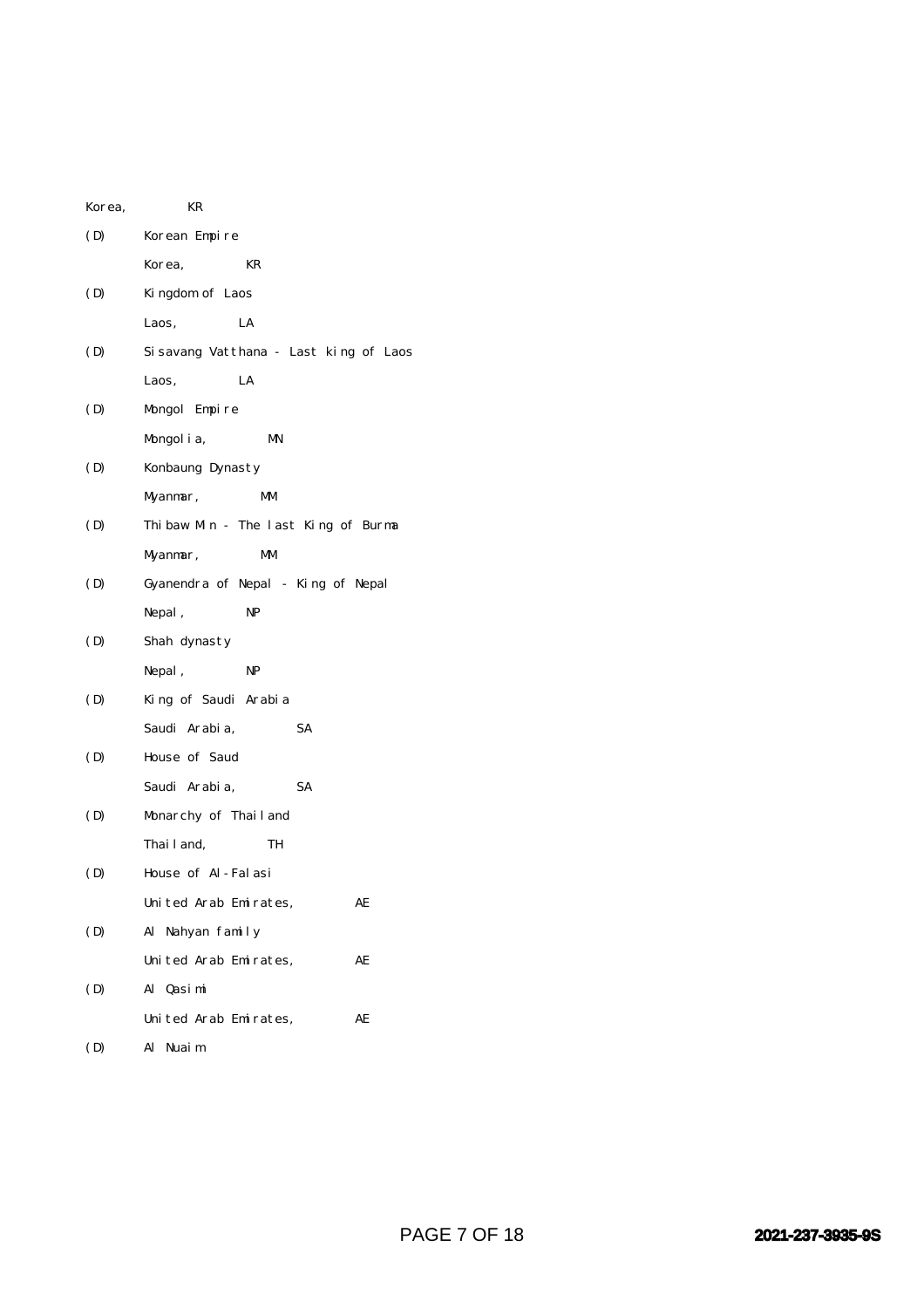|     | United Arab Emirates,         | AE                                  |
|-----|-------------------------------|-------------------------------------|
| (D) | Al Sharqi                     |                                     |
|     | United Arab Emirates,         | AЕ                                  |
| (D) | House of Zogu                 |                                     |
|     | Al bani a,                    | AL                                  |
| (D) | King of Albania               |                                     |
|     | Al bani a,                    | AL                                  |
| (D) | Kingdom of Albania            |                                     |
|     | Al bani a,                    | AL                                  |
| (D) | Leka, Crown Prince of Albania |                                     |
|     | Al bani a,                    | AL                                  |
| (D) |                               | Archduke Franz Ferdinand of Austria |
|     | Austri a,                     | AT                                  |
| (D) | Emperor of Austria            |                                     |
|     | Austria,                      | AT                                  |
| (D) | Habsburg Monarchy             |                                     |
|     | Austri a,                     | AT                                  |
| (D) | Principality of Minsk         |                                     |
|     | Bel arus,                     | BY                                  |
| (D) | Principality of Minsk         |                                     |
|     | Bel arus,                     | BY                                  |
| (D) | Principality of Polotsk       |                                     |
|     | Bel arus,                     | BY                                  |
| (D) | Principality of Vitebsk       |                                     |
|     | Bel arus,                     | ΒY                                  |
| (D) | Monarchy of Belgium           |                                     |
|     | Bel gi um,                    | BЕ                                  |
| (D) | First Bulgarian Empire        |                                     |
|     | Bulgaria,                     | BG                                  |
| (D) | Second Bulgarian Empire       |                                     |
|     | Bulgaria,                     | BG                                  |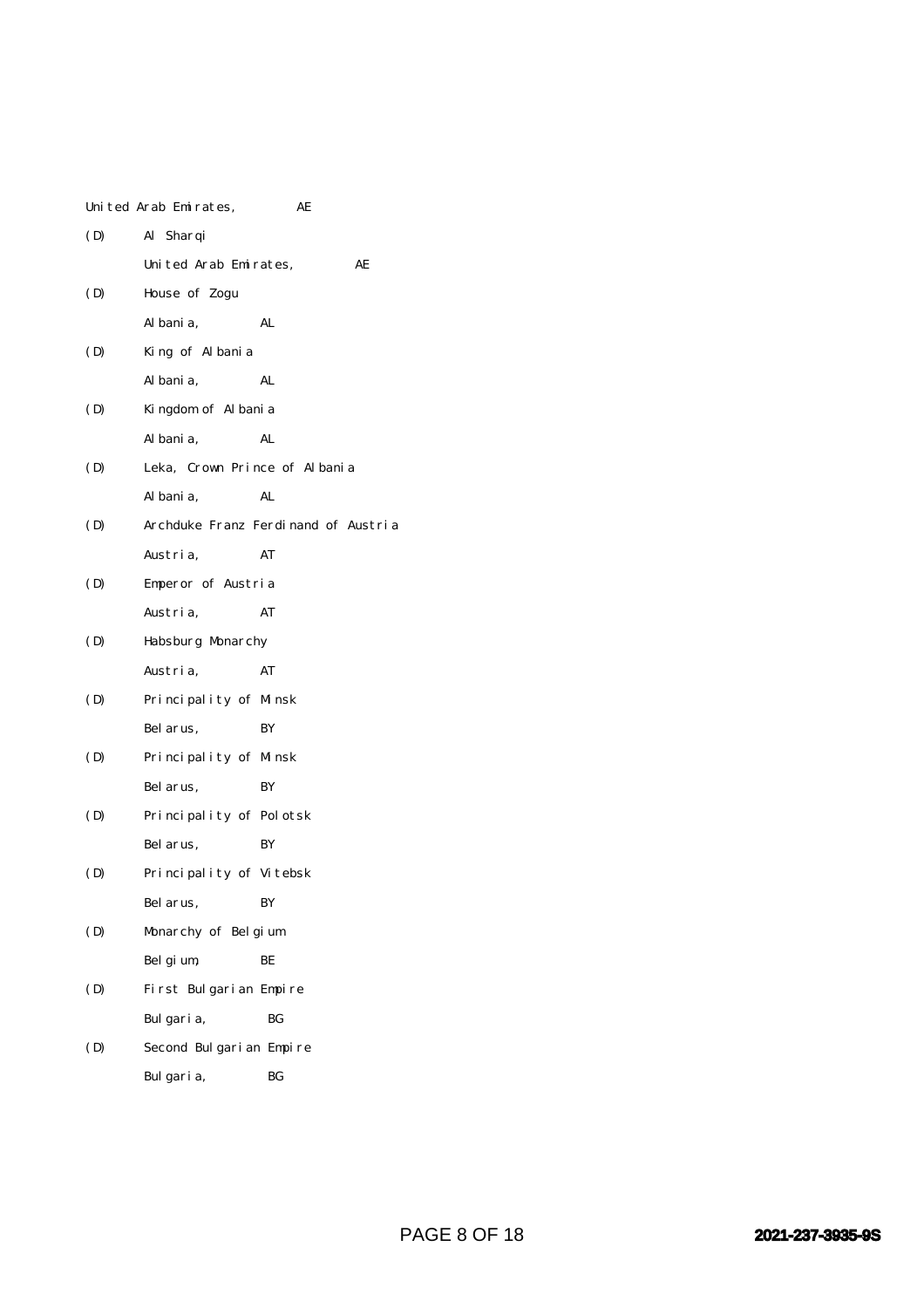| (D) | Kingdom of Bulgaria          |  |
|-----|------------------------------|--|
|     | Bulgaria,<br>ВG              |  |
| (D) | Bulgarian royal family       |  |
|     | Bulgaria,<br>ВG              |  |
| (D) | Monarchy of Denmark          |  |
|     | Denmark,<br>DK               |  |
| (D) | Grand Duchy of Finland       |  |
|     | Fi nl and,<br>FI             |  |
| (D) | Kingdom of France            |  |
|     | France,<br>FR                |  |
| (D) | Bagrationi dynasty           |  |
|     | GE<br>Georgia,               |  |
| (D) | Kingdom of Georgia           |  |
|     | GЕ<br>Georgia,               |  |
| (D) | Wilhelm II, German Emperor   |  |
|     | DE<br>Germany,               |  |
| (D) | Kingdom of Hungary           |  |
|     | HU<br>Hungary,               |  |
| (D) | Kingdom of Italy             |  |
|     | IT<br>I tal y,               |  |
| (D) | House of Savoy               |  |
|     | ΙT<br>I tal y,               |  |
| (D) | Royal House of Liechtenstein |  |
|     | п<br>Li echtenstei n,        |  |
| (D) | Grand Duchy of Lithuania     |  |
|     | Li thuani a,<br>LT           |  |
| (D) | Kingdom of Lithuania         |  |
|     | Li thuani a,<br>LT           |  |
| (D) | Prince of Monaco             |  |
|     | MС<br>Monaco,                |  |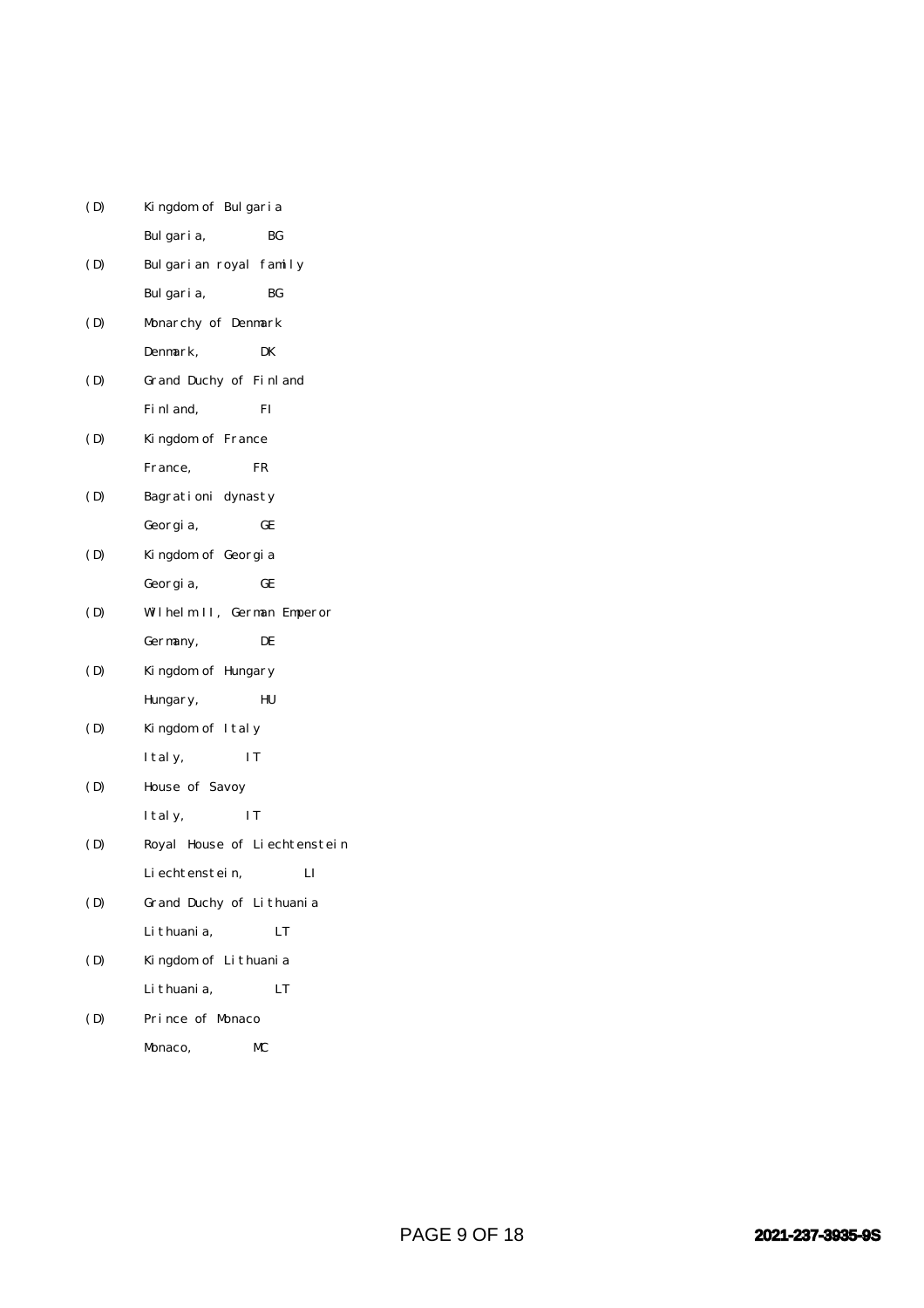(D) Promotion of the Monegasque Family

Monaco, MC

(D) Principality of Moldavia

Moldova, MD

(D) Monarchy of the Netherlands

Netherlands, NL

(D) House of Orange-Nassau

Netherlands, NL

(D) Monarchy of Norway

Norway, NO

(D) Grand-Duchy of Luxembourg

Luxembourg, LU

(D) Congress Poland

Poland, PL

(D) Kingdom of Poland (1385–1569)

Poland, PL

(D) House of Braganza

Portugal, PT

(D) Kingdom of Portugal

Portugal, PT

(D) Monarchy of the North

Portugal, PT

(D) Kingdom of Romania

Romania, RO

(D) Alexander II of Russia

Russia, RU

(D) Alexander III of Russia

Russia, RU

(D) Catherine the Great

Russia, RU

(D) House of Romanov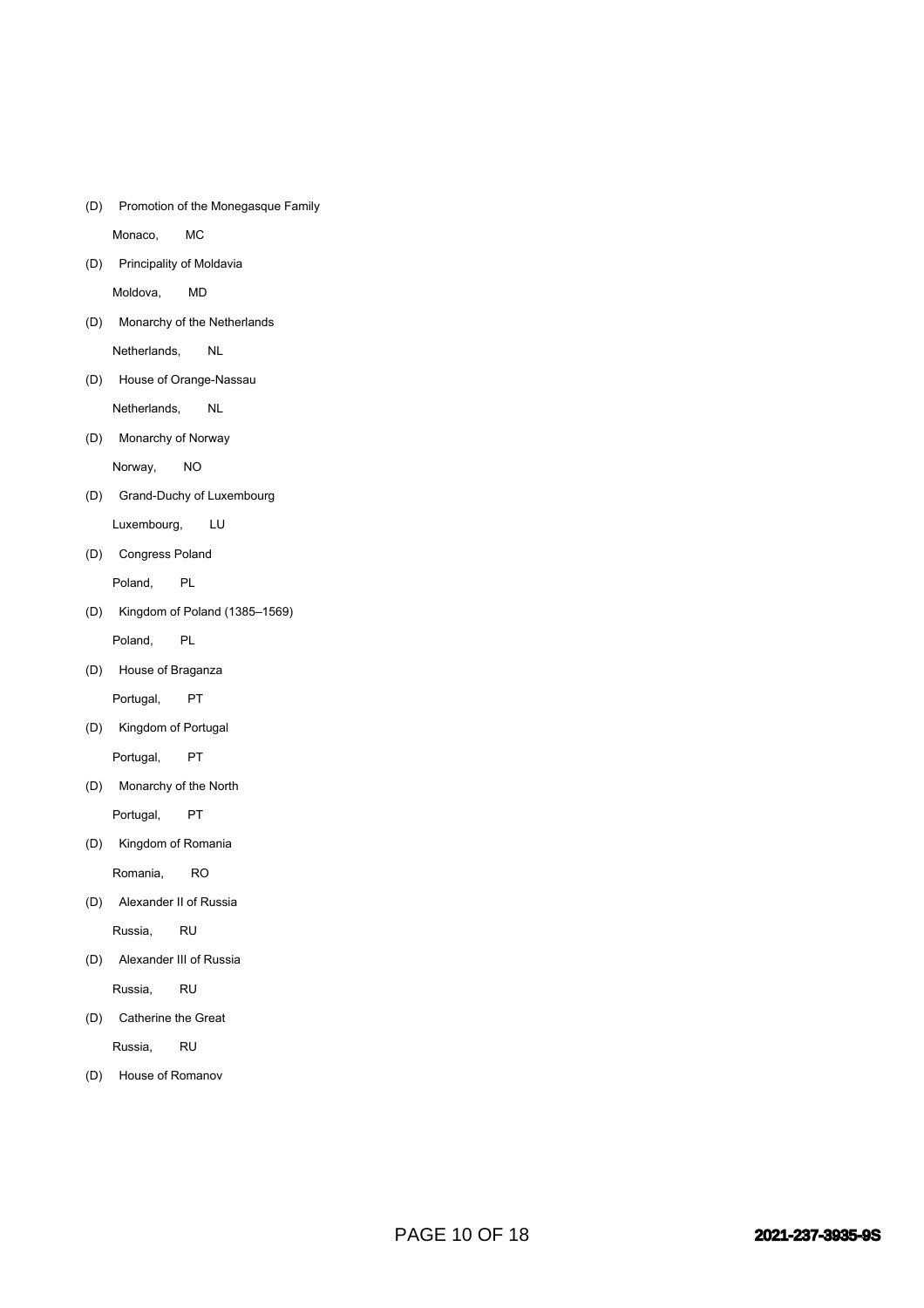Russia, RU

(D) Ivan the Terrible

Russia, RU

(D) Nicholas II of Russia

Russia, RU

(D) Peter the Great

Russia, RU

(D) Russian Empire

Russia, RU

(D) Tsardom of Russia

Russia, RU

(D) Alexander, Crown Prince of Yugoslavia[ Serbia, RS

(D) Karadordevic dynasty

Serbia, RS

(D) Kingdom of Serbia

Serbia, RS

(D) Kingdom of Yugoslavia

Serbia, RS

(D) Kingdom of Yugoslavia

Serbia, RS

(D) Ottoman Dynasty

Turkey, TR

(D) Kievan Rus

Ukraine, UA

(D) Kingdom of Galicia–Volhynia

Ukraine, UA

(D) Cossack Hetmanate

Ukraine, UA

(D) House of Windsor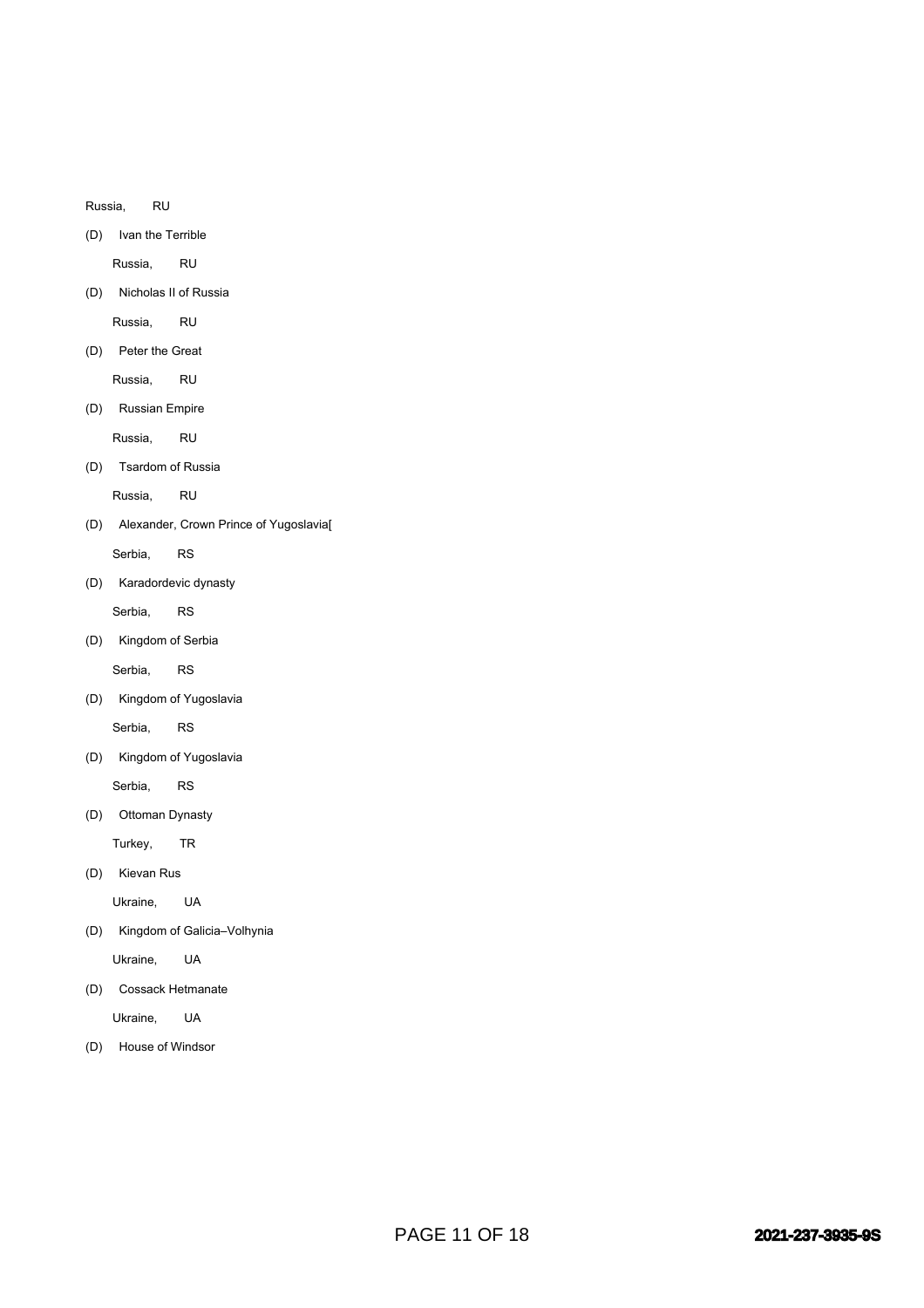|     | United Kingdom,                | GB |    |
|-----|--------------------------------|----|----|
| (D) | Monarchy of the United Kingdom |    |    |
|     | United Kingdom,                |    | GB |
| (D) | House of Lancaster             |    |    |
|     | Engl and,                      | GB |    |
| (D) | House of Plantagenet           |    |    |
|     | Engl and,                      | GB |    |
| (D) | House of York                  |    |    |
|     | Engl and,                      | GВ |    |
| (D) | House of Windsor               |    |    |
|     | Engl and,                      | GB |    |
| (D) | House of Tudor                 |    |    |
|     | Engl and,                      | GB |    |
| (D) | Kingdom of Engl and            |    |    |
|     | Engl and,                      | GB |    |
| (D) | Tudor dynasty                  |    |    |
|     | Engl and,                      | GB |    |
| (D) | Guardian of Scotland           |    |    |
|     | Scotland,                      | SН |    |
| (D) | House of Stuart                |    |    |
|     | Scotland,                      | SН |    |
| (D) | Kingdom of Alba                |    |    |
|     | Scotland,                      | SН |    |
| (D) | Kingdom of Scotland            |    |    |
|     | Scotl and,                     | SΗ |    |
| (D) | King of Wales                  |    |    |
|     | Wales,                         | SН |    |
| (D) | Principality of Wales          |    |    |
|     | Wales,                         | SН |    |
| (D) | Prince of Wales                |    |    |
|     | Wales,                         | SН |    |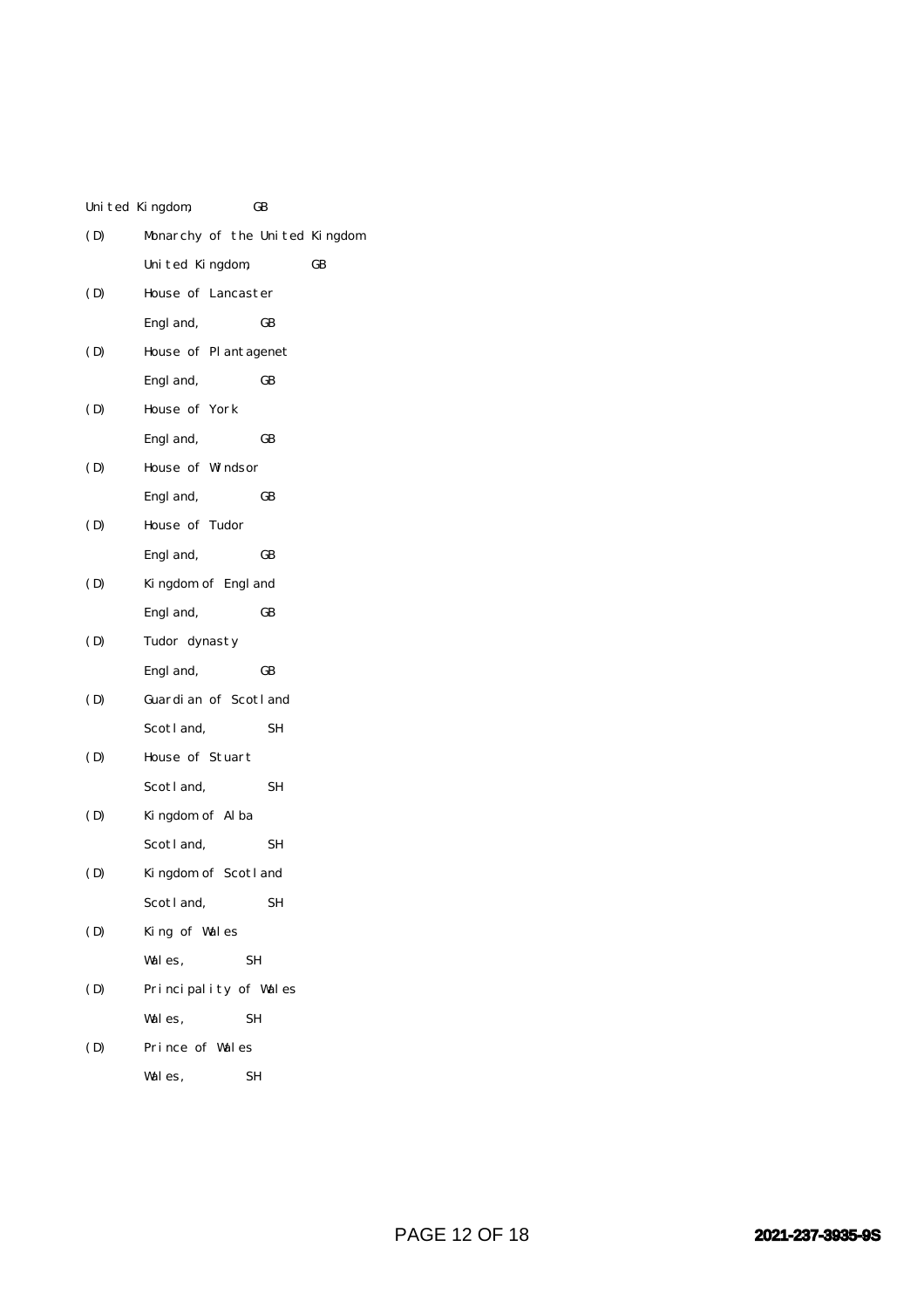| (D) | Royal House of Spain      |    |
|-----|---------------------------|----|
|     | ES<br>Spain,              |    |
| (D) | Emirate of Córdoba        |    |
|     | Andorra,                  | AD |
| (D) | Emirate of Granada        |    |
|     | Andorra,                  | AD |
| (D) | Crown of Aragon           |    |
|     | Argentina,                | AR |
| (D) | Kingdom of Aragon         |    |
|     | Argentina,                | AR |
| (D) | Kingdom of Asturias       |    |
|     | Asturi as,                | AR |
| (D) | Prince of Asturias        |    |
|     | Asturi as,                | AR |
| (D) | Count of Barcel ona       |    |
|     | Catal oni a,              | ES |
| (D) | County of Barcelona       |    |
|     | Catal oni a,              | ES |
| (D) | House of Barcel ona       |    |
|     | Catal oni a,              | ES |
| (D) | Principality of Catalonia |    |
|     | Catal oni a,              | ES |
| (D) | Crown of Castile          |    |
|     | Castile,                  | KН |
| (D) | Kingdom of Castile        |    |
|     | Castile,                  | KH |
| (D) | Kingdom of Galicia        |    |
|     | Galicia,                  | GA |
| (D) | Kingdom of León           |    |
|     | León,<br>LA               |    |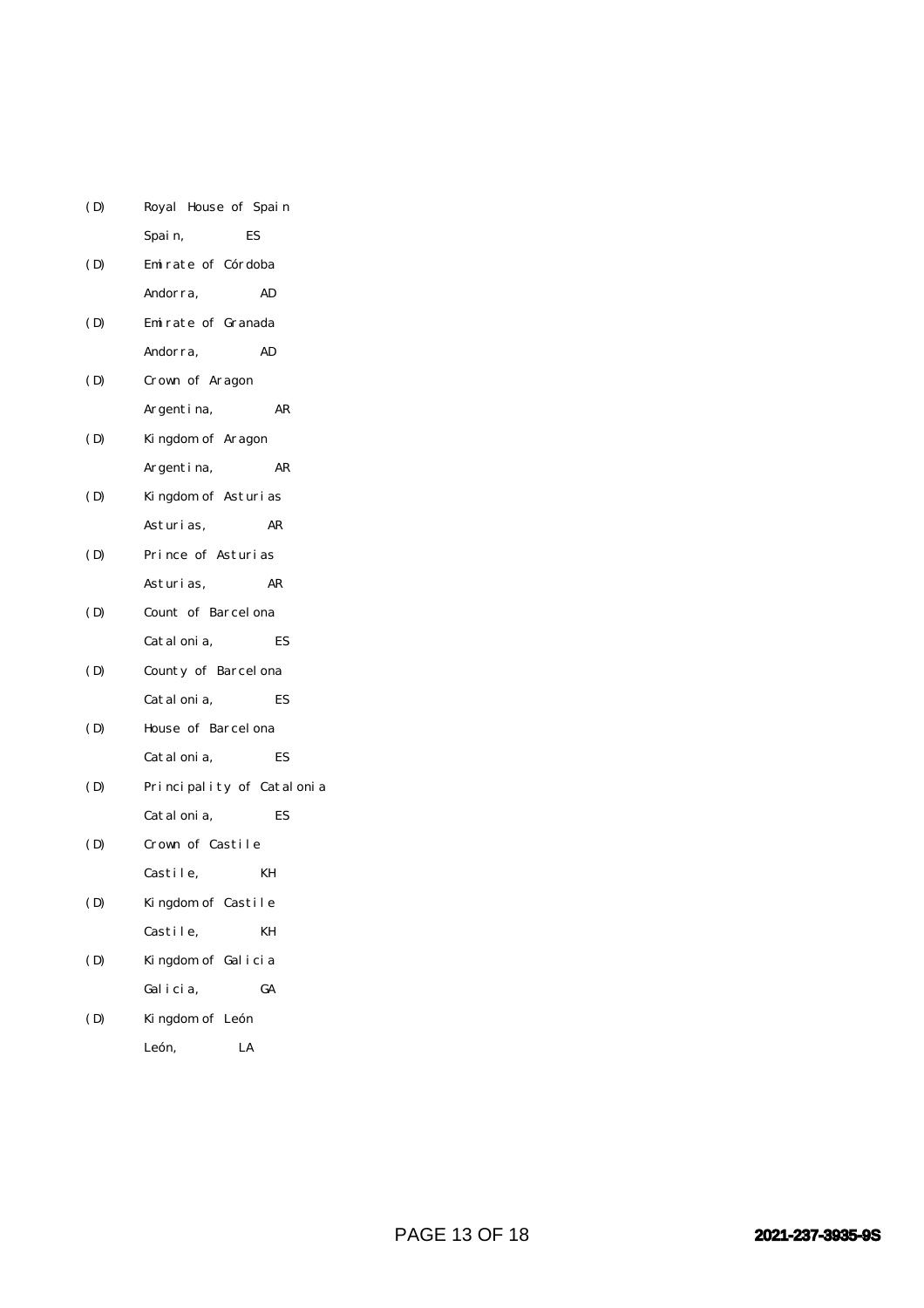| (D) | Kingdom of Majorca                                  |
|-----|-----------------------------------------------------|
|     | Majorca,<br>MO                                      |
| (D) | Duchy of Cantabria                                  |
|     | Cantabria,<br>CU                                    |
| (D) | Taifa of Murcia                                     |
|     | M <sub>0</sub><br>Murcia,                           |
| (D) | Kingdom of Navarre                                  |
|     | Navarre,<br>NA                                      |
| (D) | Monarchy of Antigua and Barbuda                     |
|     | Antigua and Barbuda,<br>AG                          |
| (D) | Monarchy of the Bahamas                             |
|     | Bahamas,<br>BS                                      |
| (D) | Monarchy of Barbados                                |
|     | Barbados,<br>BB                                     |
| (D) | Monarchy of Belize                                  |
|     | Bel i ze,<br>BZ.                                    |
| (D) | House of Braganza                                   |
|     | Brazil,<br>BR                                       |
| (D) | House of Orléans-Braganza                           |
|     | Brazil,<br>BR                                       |
| (D) | Brazilian Imperial Family                           |
|     | Brazil,<br>BR                                       |
| (D) | United Kingdom of Portugal, Brazil and the Algarves |
|     | Brazil,<br>BR                                       |
| (D) | Kingdom of Brazil                                   |
|     | Brazil,<br>BR                                       |
| (D) | Empire of Brazil                                    |
|     | Brazil,<br>BR                                       |
| (D) | Monarquia Brasileira Isabel I of Brazil             |
|     | Brazil,<br>BR                                       |
| (D) | Monarchist League of Canada                         |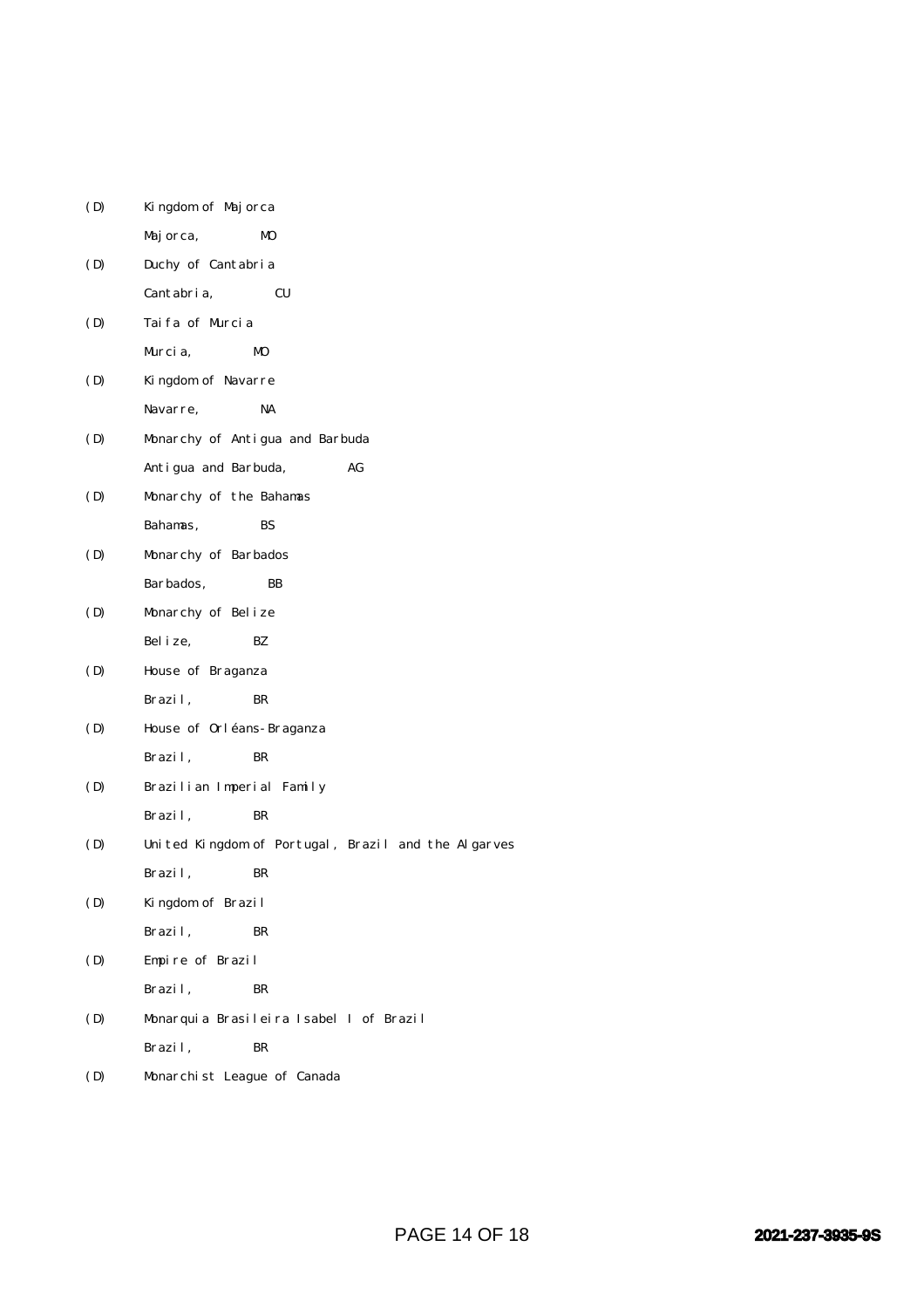| Canada, BC | <b>CAN</b>                 |            |
|------------|----------------------------|------------|
| (D)        | United Empire Loyalist     |            |
|            | Canada, BC                 | <b>CAN</b> |
| (D)        | Monarchy of Grenada        |            |
|            | Grenada,                   | GD         |
| (D)        | Emperor Jacques I of Haiti |            |
|            | Haiti,                     | HТ         |
| (D)        | Kingdom of Haiti           |            |
|            | Haiti,                     | HT         |
| (D)        | First Empire of Haiti      |            |
|            | Haiti,                     | HТ         |
| (D)        | Second Empire of Haiti     |            |
|            | Haiti,                     | HТ         |
| (D)        | Monarchy of Jamaica        |            |
|            | Jamaica,                   | JM         |
| (D)        | Aztec Empire               |            |
|            | Mexico,                    | MX         |
| (D)        | Emperor of Mexico          |            |
|            | Mexico,                    | MX         |
| (D)        | First Mexican Empire       |            |
|            | Mexico,                    | MX         |
| (D)        | Second Mexican Empire      |            |
|            | Mexico,                    | MX         |
| (D)        | House of Iturbide          |            |
|            | Mexico,                    | MX         |
| (D)        | Habsburg-Lorraine          |            |
|            | Mexico,                    | MX         |
| (D)        | Inca Empire                |            |
|            | Peru,                      | PE         |
|            |                            |            |

(D) Kingdom of Cusco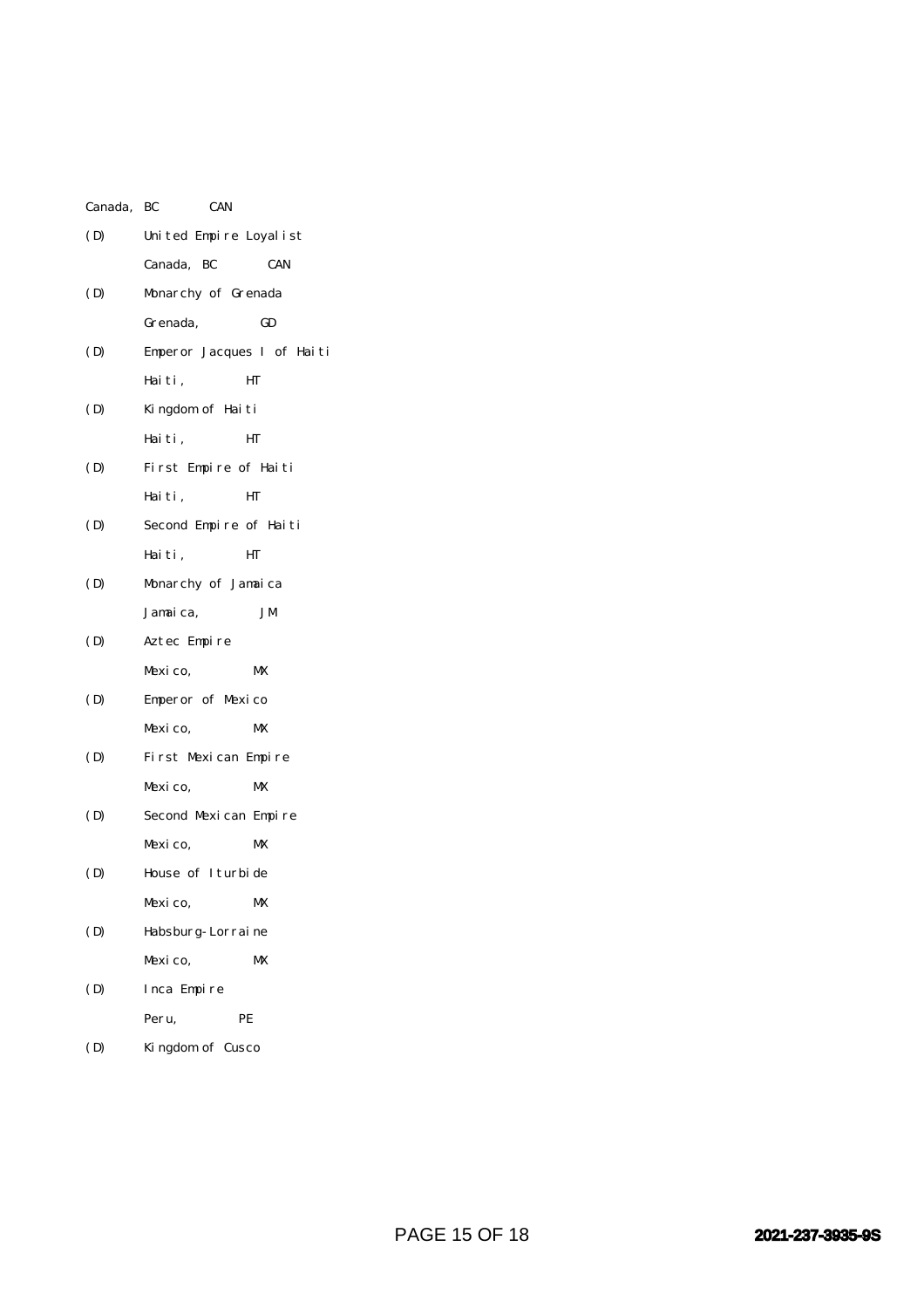| Peru, | PE                                           |  |  |  |  |
|-------|----------------------------------------------|--|--|--|--|
| (D)   | Monarchy of Saint Kitts and Nevis            |  |  |  |  |
|       | Saint Kitts and Nevis,<br>KN                 |  |  |  |  |
| (D)   | Monarchy of Saint Lucia                      |  |  |  |  |
|       | Saint Lucia,<br>LC                           |  |  |  |  |
| (D)   | Monarchy of Saint Vincent and the Grenadines |  |  |  |  |
|       | Saint Vincent and the Grenadin,<br>VC        |  |  |  |  |
| (D)   | Fighting Loyalists (American Revolution)     |  |  |  |  |
|       | United States, WA<br>USA                     |  |  |  |  |
| (D)   | Loyalist (American Revolution)               |  |  |  |  |
|       | United States, WA<br><b>USA</b>              |  |  |  |  |
| (D)   | Australians for Constitutional Monarchy      |  |  |  |  |
|       | Australia,<br>AU                             |  |  |  |  |
| (D)   | Monarchy of Australia                        |  |  |  |  |
|       | Australia,<br>AU                             |  |  |  |  |
| (D)   | House of Kamehameha                          |  |  |  |  |
|       | Hawaii, HI<br><b>USA</b>                     |  |  |  |  |
| (D)   | Kingdom of Hawaii                            |  |  |  |  |
|       | Hawaii, HI<br>USA                            |  |  |  |  |
| (D)   | Monarchy of New Zeal and                     |  |  |  |  |
|       | New Zeal and,<br>NZ                          |  |  |  |  |
| (D)   | Monarchy of Papua New Guinea                 |  |  |  |  |
|       | PG<br>Papua New Guinea,                      |  |  |  |  |
| (D)   | Monarchy of the Solomon Islands              |  |  |  |  |
|       | Solomon Islands,<br>SВ                       |  |  |  |  |
| (D)   | Monarchy of Tuvalu                           |  |  |  |  |
|       | Tuvalu,<br>TV                                |  |  |  |  |
| (D)   | United States Congress                       |  |  |  |  |
|       | Washington DC, DC<br><b>USA</b>              |  |  |  |  |
| (D)   | Australian Government                        |  |  |  |  |
|       | Canberra,<br>AU                              |  |  |  |  |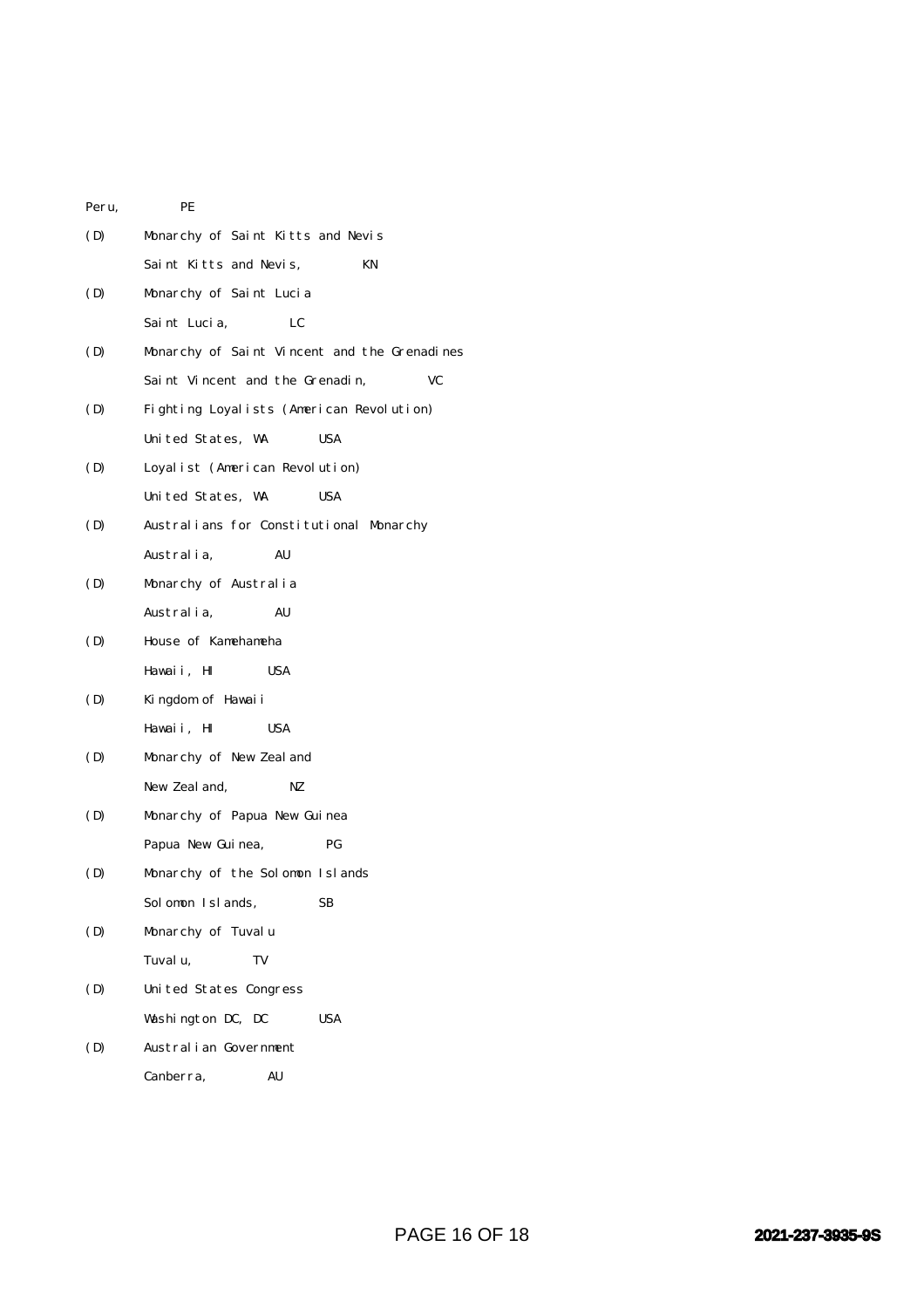| (S)                                                                                                                                                                                         | Rothschild, Mayer, Amschel<br>27a Playden Way<br>6061<br>AU<br>Bal ga,             |                                                                                       |         |                                   |  |  |
|---------------------------------------------------------------------------------------------------------------------------------------------------------------------------------------------|------------------------------------------------------------------------------------|---------------------------------------------------------------------------------------|---------|-----------------------------------|--|--|
| (S)                                                                                                                                                                                         | Al mighty, God,<br>27a Playden Way<br>6061<br>AU<br>Balga,                         |                                                                                       |         |                                   |  |  |
| (S)                                                                                                                                                                                         | Bush, George, Herbert Walker<br>27a Playden Way<br>AU<br>6061<br>Balga,            |                                                                                       |         |                                   |  |  |
| (S)                                                                                                                                                                                         | NASA. GOV<br>300 E St SW,<br><b>USA</b><br>Washington, DC, DC 20546                |                                                                                       |         |                                   |  |  |
| Assi gnor                                                                                                                                                                                   | Bush, George, Walker<br>P0 Box 259000<br>Dallas TX, TX 75225-9000                  | <b>USA</b>                                                                            |         |                                   |  |  |
| Assi gnor                                                                                                                                                                                   | Suite GC-21 300 E Street,<br>SW Washington DC WA, DC 20546                         | National Aeronautics and Space Administration (NASA)<br><b>USA</b>                    |         |                                   |  |  |
| History:<br>Type of Record                                                                                                                                                                  |                                                                                    | Date & Time Filed                                                                     | File#   | #PGS                              |  |  |
| Initial<br>Amendment                                                                                                                                                                        | (Add secured party)                                                                | $11/14/2017$ 2: 37:00 AM 2017-318-6392-0<br>$11/30/2020$ 8: 59: 00 PM 2020-335-5028-0 | $    -$ | $\omega$ is $\omega$ in<br>1<br>1 |  |  |
| Secured Party<br>Sten Nett, Sultan King, Robert, His Majesty; King, Dahomey; God Almighty, The Father, Jesus Chr<br>Father,<br>221 E. MICHIGAN AVENUE, P.O. BOX 215 Grass Lake MI 49240 USA |                                                                                    |                                                                                       |         |                                   |  |  |
| Authorizing Party<br>Rothschild aka God Almighty, Mayer Amschel                                                                                                                             |                                                                                    |                                                                                       |         |                                   |  |  |
| Amendment<br>11/30/2020 9:35:00 PM 2020-335-5030-3<br>1<br>(Add secured party)                                                                                                              |                                                                                    |                                                                                       |         |                                   |  |  |
| Secured Party<br>Sten Nett, Sultan King Robert, His Majesty, King Dahomey; Mayer Amschel Rothschild aka God Almi<br>221 E. MICHIGAN AVENUE, P.O. BOX 215 Grass Lake MI 49240 USA            |                                                                                    |                                                                                       |         |                                   |  |  |
|                                                                                                                                                                                             | Authorizing Party<br>Rothschild aka God Almighty, Mayer, Amschel, aka God Almighty |                                                                                       |         |                                   |  |  |
| 12/5/2020 11:09:00 PM 2020-340-6917-0<br>Amendment<br>-1<br>(Change secured party)                                                                                                          |                                                                                    |                                                                                       |         |                                   |  |  |
| Current Name<br>Rothschild, Mayer Amschel Other                                                                                                                                             |                                                                                    |                                                                                       |         |                                   |  |  |